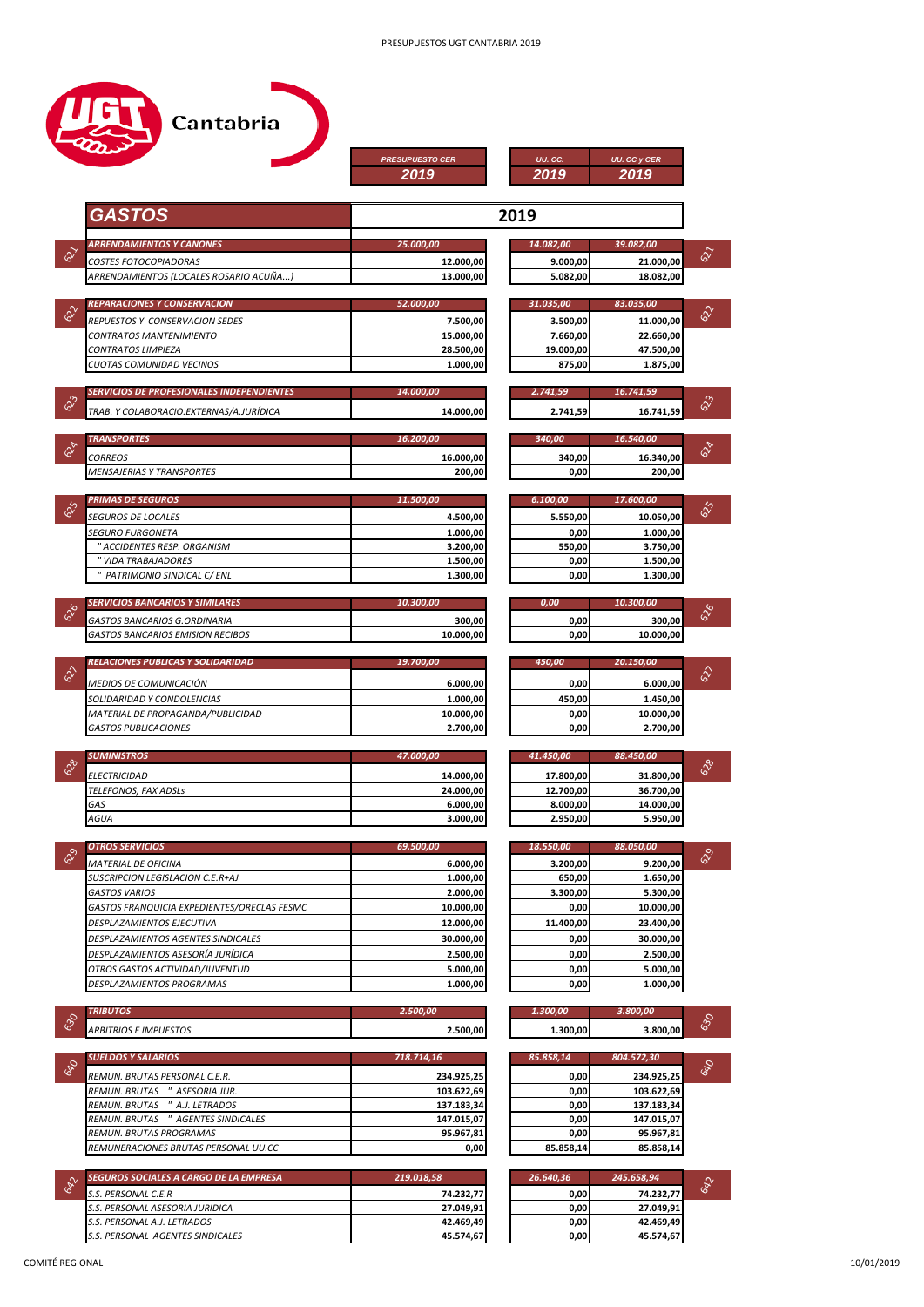|     | <b>S.S. PROGRAMAS</b>                          | 29.691.74    | 0.00       | 29.691,74    |     |
|-----|------------------------------------------------|--------------|------------|--------------|-----|
|     | S.S. PERSONAL UU.CC                            | 0.00         | 26.640.36  | 26.640.36    |     |
|     |                                                |              |            |              |     |
|     | <b>PROVISIONES RETRIBUCIONES</b>               | 12.500,00    | 0,00       | 12.500,00    |     |
| 694 | Provisiones gastos extraordinarios de personal | 0,00         | 0,00       | 0,00         | 694 |
|     | Convenio marco art.24.2                        | 12.500,00    | 0.00       | 12.500,00    |     |
|     |                                                |              |            |              |     |
|     | <b>OTROS GASTOS SOCIALES</b>                   | 10.000,00    | 0,00       | 10.000,00    |     |
| 649 | OTROS GASTOS SOCIALES                          | 10.000,00    | 0.00       | 10.000.00    | 649 |
|     |                                                |              |            |              |     |
|     | RESULTADOS DE OPERACIONES EN COMUN             | 58.276,00    | 0,00       | 58.276,00    |     |
| 657 | SUBVENCION ORDINARIA U.C.                      | 35.865.20    | 0,00       | 35.865,20    | 657 |
|     | SUBVENCION PERSONAL COMARCAS                   | 22.410,80    | 0,00       | 22.410.80    |     |
|     |                                                |              |            |              |     |
|     | <b>COMPENSACION POR COLABORACIONES</b>         | 2.500,00     | 0.00       | 2.500,00     |     |
| 653 | <b>COLABORACIONES</b>                          | 2.500,00     | 0,00       | 2.500,00     | 653 |
|     |                                                |              |            |              |     |
|     | REEMBOLSO DE GASTOS AL ORGANO DE GOBIERNO      | 8.500,00     | 3.500,00   | 12.000,00    |     |
| 654 | <b>REUNIONES CER</b>                           | 1.000,00     | 0,00       | 1.000,00     | 654 |
|     | REUNIONES CONFEDERALES                         | 6.000,00     | 0,00       | 6.000,00     |     |
|     | <b>COMITE REGIONAL</b>                         | 500,00       | 0,00       | 500,00       |     |
|     | REUNIONES DE TRABAJO                           | 1.000,00     | 3.500,00   | 4.500,00     |     |
|     |                                                |              |            |              |     |
|     | <b>OTRAS GASTOS DE GESTION CORRIENTE</b>       | 14.000.00    | 0.00       | 14.000.00    |     |
| 659 | CAMPAÑAS                                       | 14.000,00    | 0,00       | 14.000,00    | 659 |
|     |                                                |              |            |              |     |
|     | AMORTIZACION DEL INMOVILIZADO INMATERIAL       | 19.800,00    | 4.519,64   | 24.319,64    |     |
| 680 | AMORT.APLICACIONES INFORMATICAS                | 0,00         | 0,00       | 0,00         | 680 |
|     | AMORT.EDIFICIOS Y CONSTRUCCIONES               | 15.000,00    | 1.200,00   | 16.200,00    |     |
|     | " INSTALACIONES TECNICAS                       | 4.200,00     | 1.819,64   | 6.019,64     |     |
|     | " MOBILIARIO                                   | 600,00       | 400,00     | 1.000,00     |     |
|     | <b>EQUIPOS INFORMATICOS</b>                    | 0,00         | 600,00     | 600,00       |     |
|     | OTRO INMOVILIZADO MATERIAL                     | 0,00         | 500.00     | 500,00       |     |
|     |                                                |              |            |              |     |
|     | <b>DOTACION A LA PROVIS.POR OPERACIONES</b>    | 120.000,00   | 0,00       | 120.000,00   |     |
| 695 | DOTACION PROVISION OBRAS INMOV.                | 120.000,00   | 0,00       | 120.000,00   | 695 |
|     |                                                |              |            |              |     |
|     |                                                |              |            |              |     |
|     |                                                |              | 236.566.73 |              |     |
|     | <b>TOTAL GASTOS</b>                            | 1.451.008,74 |            | 1.687.575,47 |     |